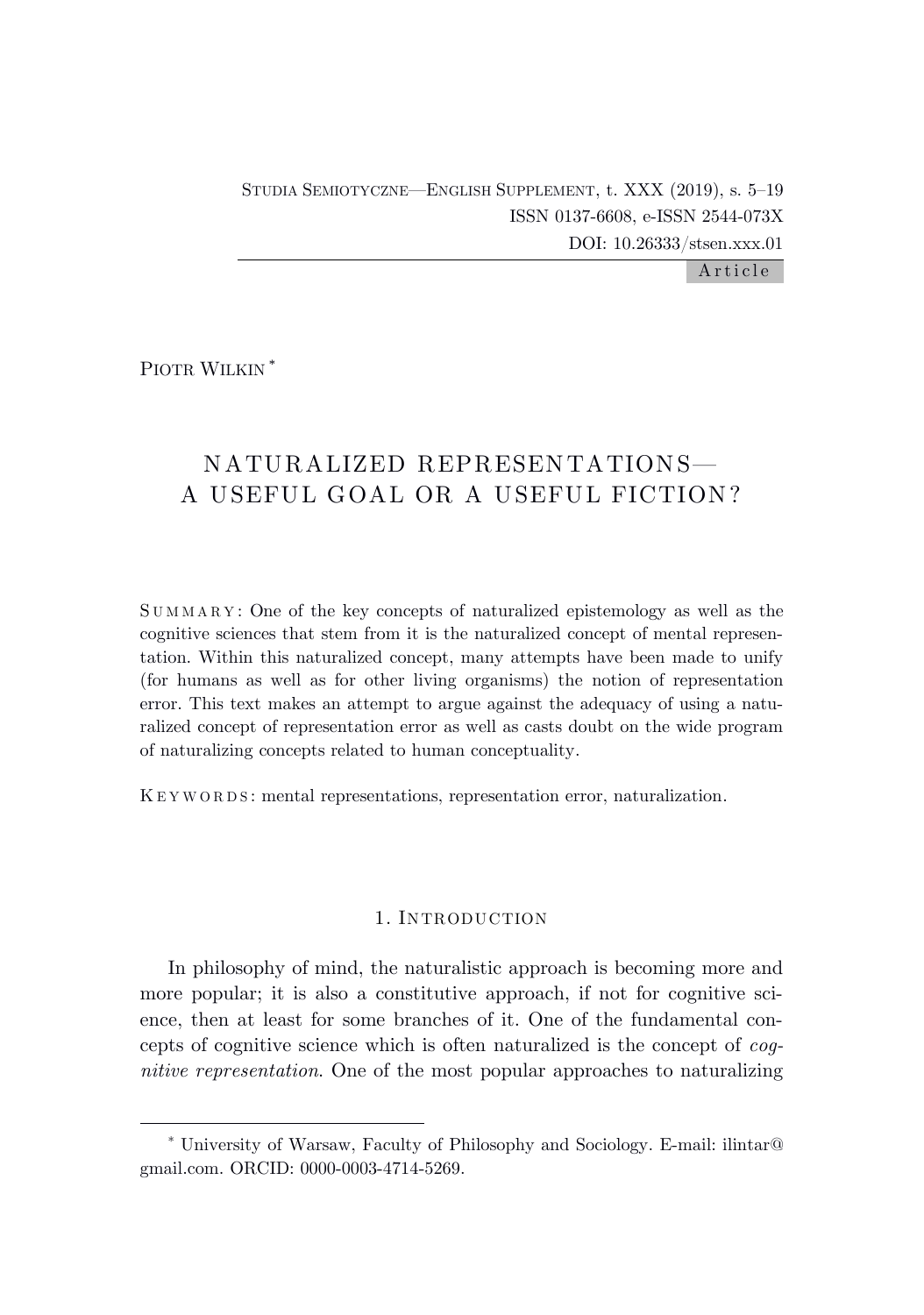representations is that of Dretske, which ties representations with certain natural functions of biological organisms (Dretske, 1986). Dretske's solution has two major strengths. From a philosophical perspective, it can tackle many problems that informational or correlational approaches to representations have had problems with (one of the key issues that the abovementioned approaches faced was that of the ubiquity of representations: smoke is often correlated with fire, but is smoke a cognitive representation for fire? Does fire have cognitive representations?). From a methodological perspective, it can provide a universal take on representations for many classes of organisms, which lets us obtain empirical data about representations from studies on simple animal organisms or even bacteria. It also gives us a clean transition from animal cognition to human cognition—as such, it is a strong counter to all dualistic approaches to cognition.

The main aim of this text is to undermine the universality of cognitive representations as seen by Dretske and his successors. Within this text, we shall be assuming the representational approach in cognitive science. We shall not deal with issues of anti-representationism because, while the question of whether cognitive representations are a valid element of the cognitive science landscape is no doubt interesting and valid, it is out of scope here and would only muddle the main points of the argumentation. Therefore, when we discuss the various pros and cons of the naturalistic approach to representations, remember we do so only under the assumption that representations themselves are useful and significant.

# 2. N ATURALIZED REPRESENTATIONS AND M ISREPRESENTATION

An important feature that Dretske and many of his successors (e.g. Millikan) emphasize in their solution is the ability to analyze representations with respect to their correctness—in particular, to show criteria of *misrepresentation*. In Dretske's approach, a representation of property *X* is correct when (in normal conditions) it works according to its function, that being indicating the presence of *X*. A key aspect of this approach is the concept of function, or more precisely, a specific type of function: a *natural* function. If we want to naturalize representations, we cannot simply use a general notion of function, since there are many possible classes of functions and we risk a problem we seem to have just averted—that of the ubiquity of representations. Therefore, we restrict ourselves to the class of natural functions, which are those that guarantee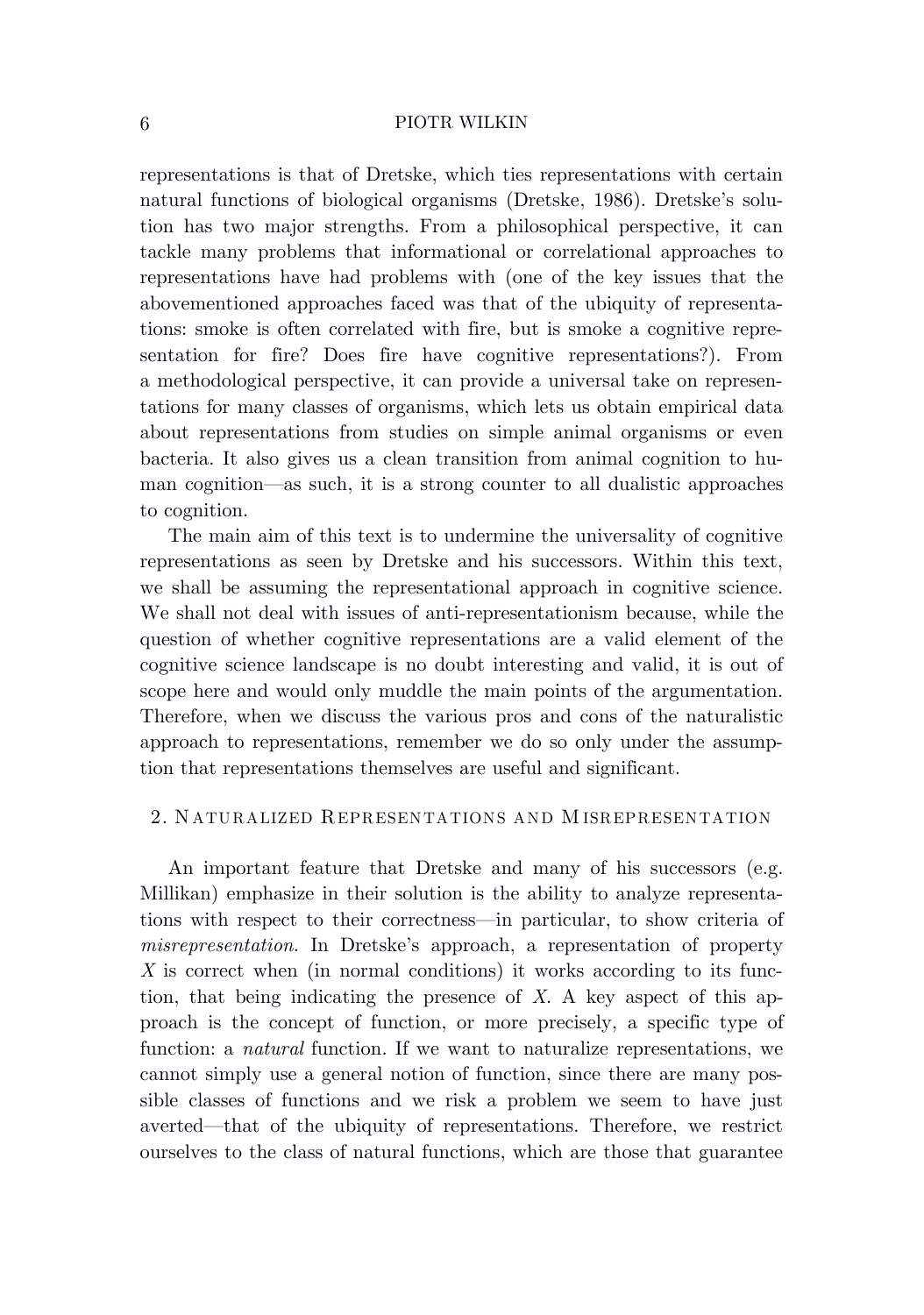evolutionary success. Dretske gives the example of bacteria which have a natural magnetic indicator of north, which allows them to move towards less oxidized waters (a surplus of oxygen is deadly for the bacteria). The same bacteria, when moved to the southern hemisphere, will die, since their magnetic sensor will incorrectly direct them away from the pole, towards deadly waters filled with oxygen.

It's worth noting that even Dretske when providing the example cautions against using it as an instant case of naturalized representation. This is due to the fact that the bacteria's indicator simply points them towards magnetic north, not towards oxygen itself. Even if we assumed an evolutionary criteria for selecting natural functions, it's hard to explain why the mechanism actually indicates the presence of oxygen and not the presence of the magnetic north, with the magnetic north being the environment in which the bacteria normally thrive. In other words, the example with the bacteria moved to the southern hemisphere might not be one of misrepresentation, but one of abnormal world conditions. Even if a given representation could be evoked by one of many independent mechanisms, it still wouldn't be enough to tell us that it's a representation of the property that we desire, rather than a disjunction of the immediate triggers (for example, if the bacteria had a light indicator together with the magnetic one, we could still say that they have a representation of the property Light-or-North and not of the property Oxygen). Dretske claims that only organisms that have a set of independent representation-controlling mechanisms and are able to switch them on during their lifecycle have the capacity to misrepresent. In other words, it is only when an organism has a representation of property *X* which, during various phases of learning, is evoked by different stimuli originating from *X* (but having the common feature of being caused by *X*), that one can talk of a representation that can misrepresent.

It should be clear now that, contrary to the promising start (of bacteria having representations), to talk about representation in the Dretskian sense we need more complicated organisms than bacteria. However, it's still a notion of representation that is scientifically attractive—most animals, even the very simple ones, have some capacity to adapt, so we could obtain a lot of empirical examples for representations and misrepresentation from the rich world of animal behavior.

Moreover, Millikan's solution (1995), which was an answer to Dretske, manages to solve even the problem of bacterial misrepresentation. Millikan solves the problem of vagueness present in Dretske's approach by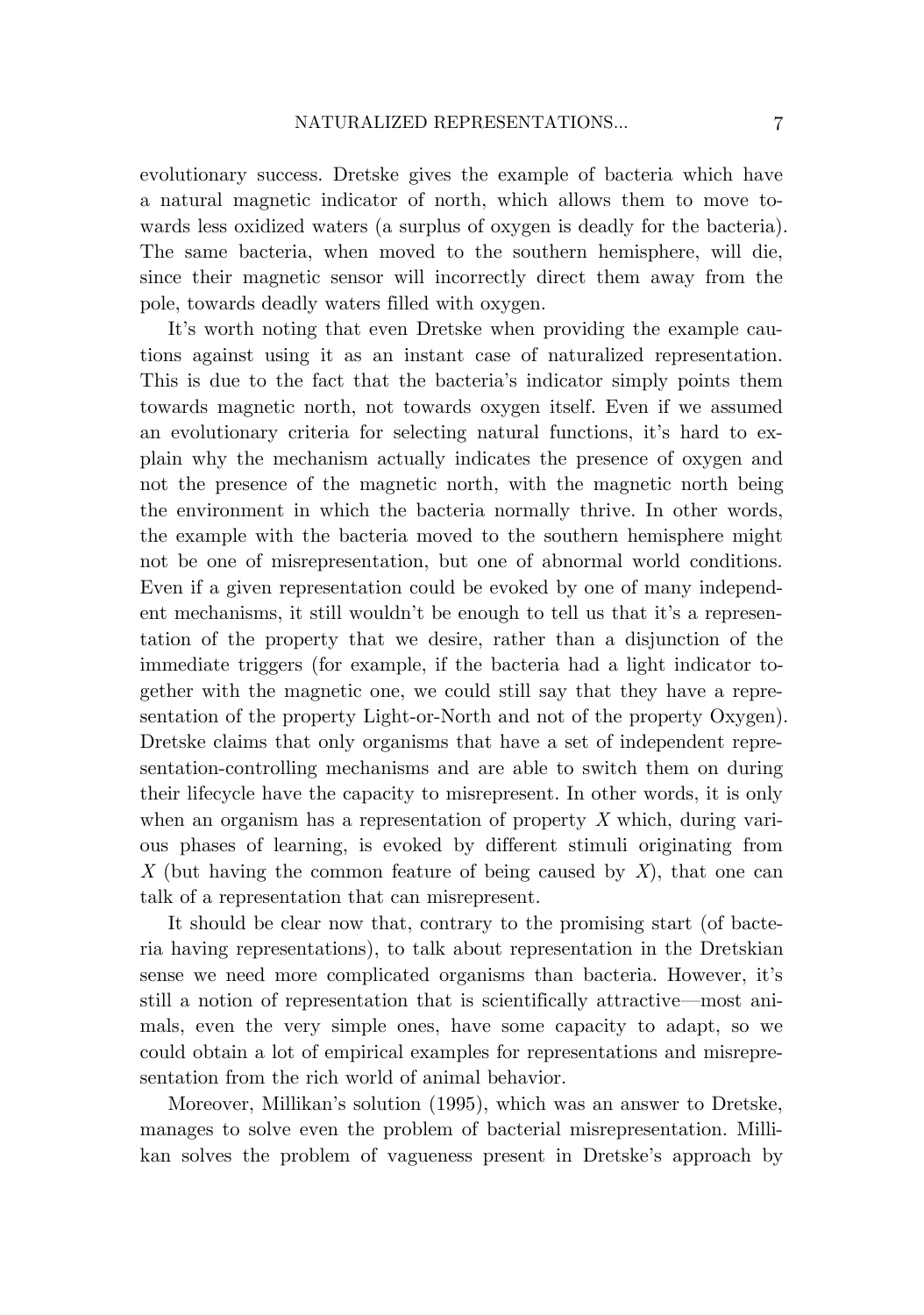assuming that for a given organism, its *proper* function (as Millikan calls her extension of the notion of natural function, see [Millikan, 1987]) is indicating a property that is required for the organism to survive and reproduce (in other words, to achieve evolutionary success). In this approach, the bacteria have the representation of Oxygen (instead of Lightor-North) because it's the former that is required for their survival—the latter is strictly accidental.

All of the approaches mentioned are very well developed and show promise when it comes to studying representations in animals. However, do they actually make it easier for us to understand representation in humans?

## 3. H UM AN ERRORS AND H UM ANS' N ATURAL FUNCTION

Let's now look at a typical case of misrepresentation that happens during the human language acquisition process. A child looks at a ripe, red apple, reaches for it and says "tomato"—with the clear intention of eating the apple as a tomato. She hasn't yet learnt that there are other fruits of similar size, shape and color as the tomatoes that she's observed before.

There are two possible explanations for the situation described. One is that the child simply has a wrong representation of tomatoes, i.e. that she has a representation of tomatoes, but it's not *the correct* representation. Another explanation is that the child does have a representation of tomatoes, but it didn't work correctly that time. Let us call the first explanation that of a *general error* and the latter one—a *particular error*. In both cases we now want to ask the question—how would we naturalize such a notion of representation?

Note that if we want to talk about a functional approach to naturalizing representations (whether it be Dretske's approach or Millikan's approach), we want to talk about a *biological* function—one that we could single out in both humans and in simpler organisms (although, as we mentioned before, Dretske seems to believe that to properly determine a representational function, you need a certain level of biological complexity). This function should be somehow connected with the evolutionary (or, more directly, reproductive) success of the organism. It's worth noting here that Millikan speaks about "representation reproduction" instead of "organism reproduction", which opens up the possibility of understanding it in non-biological terms. However, most of Millikan's own research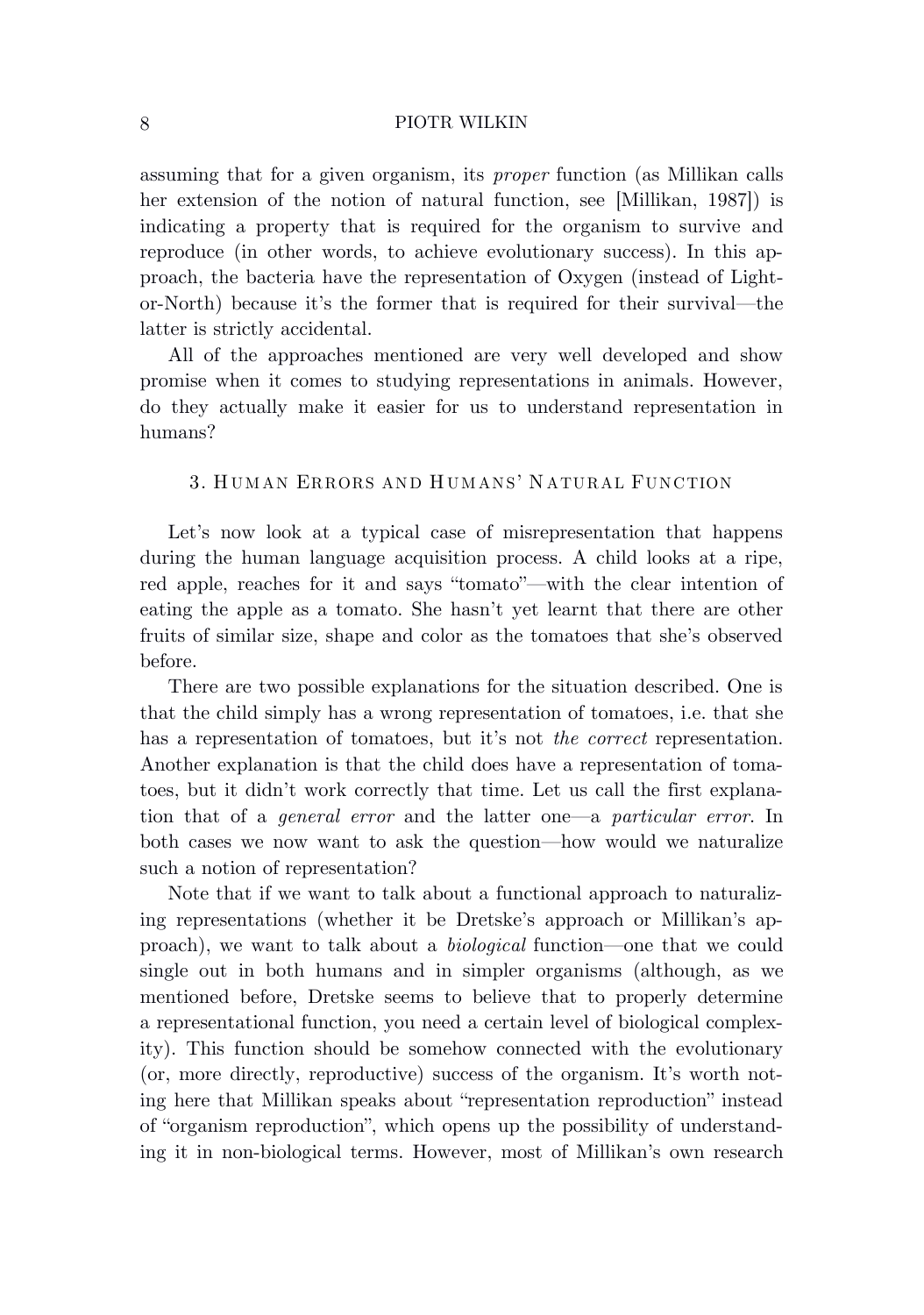pertains to biological reproductive success, so we shall assume that is the dominant understanding for now. We shall tackle the other possibility later in the text.

Now let us consider this: can we actually find a biological function of the child's organism that would determine that the proper representation of the tomato should be one of a tomato and not one of a red apple? Before we actually move on to try to answer this question, it's important to understand that a potentially higher level of complexity (and thus, a more complex function) would not be problematic here. If the difference between human representations and simpler organism representations were just one of degree, that would not be a major difficulty for the naturalized theory of representations. One could rightfully hold the view that the level of complexity of a natural function that realizes a given representation is proportional to the complexity of the organism itself. In such a case we should not find it surprising that a human's natural function is much more complex that one of an amoeba or bacteria. Furthermore, for Dretske such a situation would actually be a pro rather than a con—to talk about natural functions and avoid ambiguity, we need a complex system that makes certain choices based on more than one criterion.

Let us therefore assume that we actually managed to discover a natural function that corresponds to the child's representation of a tomato. Let's also assume that the function actually explains the representational error that the child makes when calling a red apple a tomato (or when it reaches for the apple with the intention of eating it as a tomato, to avoid linguistic criteria). Can any such function really be a *natural* function? Of course, we don't want to define the class of natural functions so widely that it loses its intuitive meaning—after all, we wanted to restrict the class of functions to natural functions precisely to avoid some problems with naturalizing representations. Therefore, we want to relate the natural function to the organism's survival. However, it seems that no credible explanation of that sort can be actually found, as I shall now try to show.

Starting with the most direct approach, a proponent of the naturalistic approach might claim that the ability to distinguish apples from tomatoes is critical for survival. For example, take a child that has a deadly allergy to apples (but not to tomatoes); a misrepresentation might turn out to be fatal (e.g. if the child reaches for the apple and eats it before her parents manage to react). This type of analysis might seem promising, since it only deals with biological criteria. Also, one can provide less convoluted examples where distinguishing one organism from another is critical for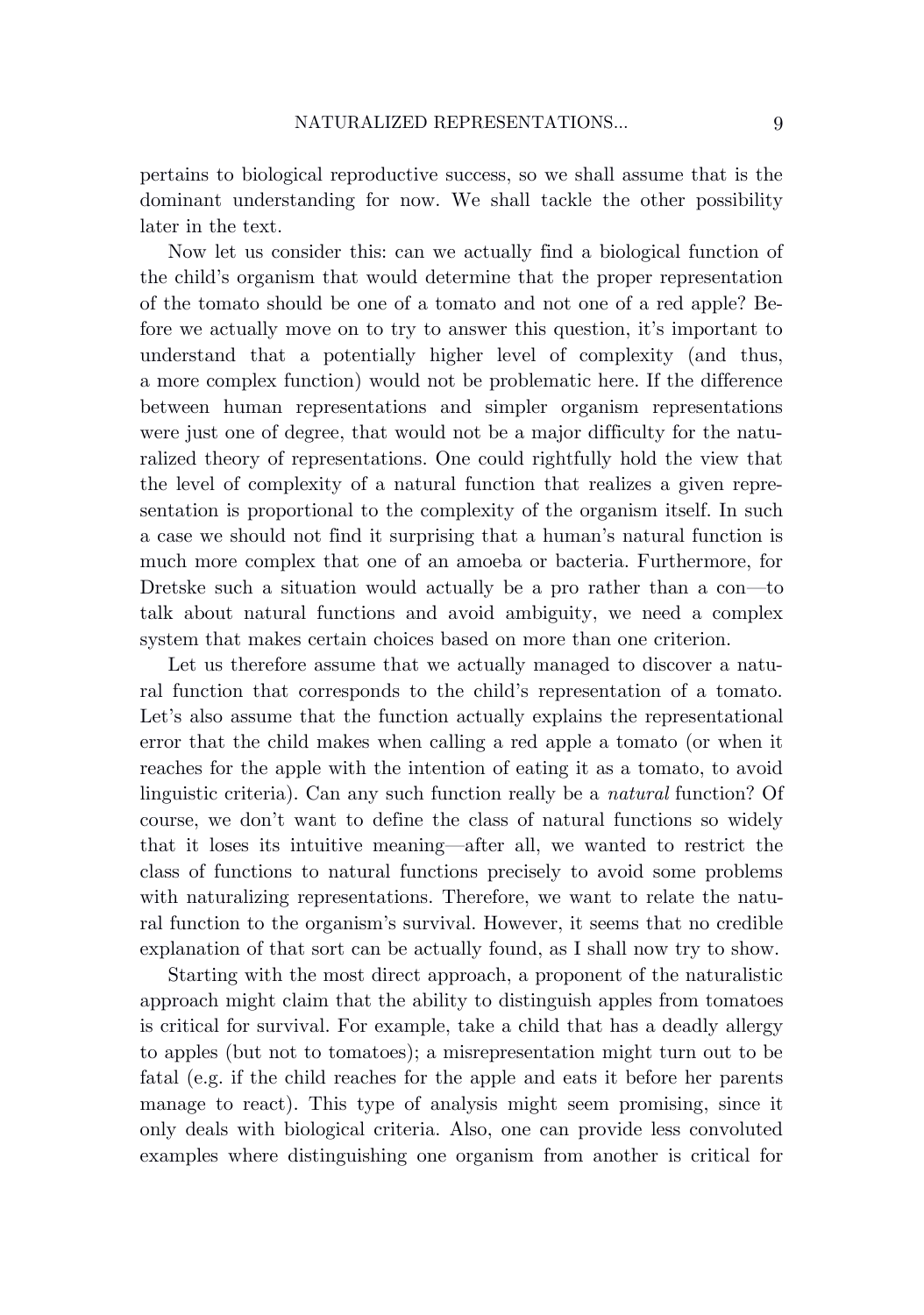avoiding poisoning. Take, for example, the parasol mushroom and the death cap. This example is even better in that it deals with general mechanisms (the death cap is poisonous for humans as a species rather than just for individuals), so it's easier to claim that such a function would be natural in the sense that it correlates with the evolutionary success of the species.

However, our language is too rich to permit such an analysis for all concepts, so this way is doomed to fail sooner or later. We are not be able to find a direct evolutionary function for every single concept, although we can probably find a scenario in which misrepresenting a concept results in an organism's death. However, inventing scenarios is not a good argumentative road—for every scenario one can find a counter-scenario in which having the allegedly incorrect representation ensures success (for example, a scenario taken almost out of Grimms' fairy tales, where Hansel brings a death cap home and feeds it to the witch, who was just about to cook him in the oven). To justify naturalizing a representation, we must have a universal function—one that can be explained on the level of the entire species, not just single organisms. In the literature, one can indeed find many guidelines on how to correctly describe natural functions so that they are indeed natural (i.e. so that they can be properly naturalized; Millikan's analysis is a good example of this).

We shall drop this line of enquiry now mostly because a criticism of a specific approach to natural functions will not be a definitive rebuttal to the idea of naturalizing representations in general. Even if we cannot tell what the evolutionary advantage is of having the representation of a convertible distinct from the representation of a station wagon, the very fact this distinction exists might suggest that it somehow contributes to our survival. The proponent of the naturalization approach to representations might say that we might not know the exact natural function corresponding to more complex concepts, but it is the task of empirical studies to find and describe it.

Therefore, the objection to naturalizing representation must have a more fundamental nature. The question that will lead us to that objection will be the following: how do we assert misrepresentation in humans? What makes us say that someone misrepresents (in both the general and the particular sense) some class of objects (for example tomatoes or convertibles)? And finally: how do we learn to make the relevant distinctions? The answers to those questions will hopefully cast doubt on the validity of the naturalization approach for human representations.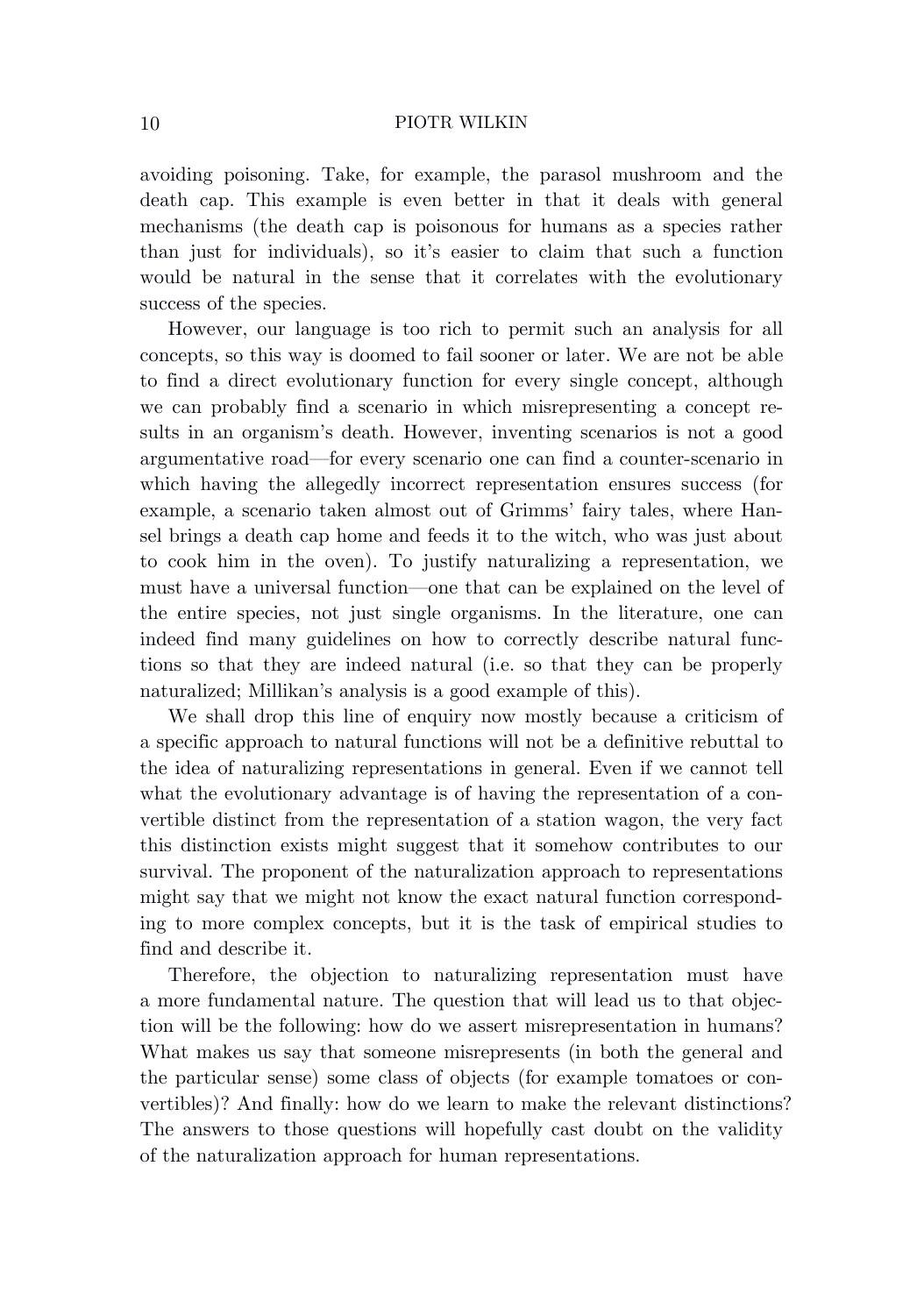## 4. H UM ANS AND THE N ATURAL ERROR

Humans are a very specific species in the animal kingdom in that a lot of their representations have a social source—they are created and changed not only in response to stimuli connected to the represented object, but also (or, one could claim, mainly) in the process of socialization. This process of socialization is special even among animals who do have a process of socialization—many of our representations are created with the help of language. I do not want to tackle the topic of the relation between social interactions and cognitive representations in this text, as it would be widely out of scope. This is not only true for representations on the personal level (as per the personal/subpersonal distinction due to [Dennett, 1969]), where the relation to language is quite obvious, but also on the subpersonal level. For example, take the notion of attractiveness—it would seem that the representation of a "potentially attractive mate" is something that we share with the rest of the animal kingdom. However, a short historical enquiry is sufficient to discover that the socially prevalent criteria for attractiveness have changed much more often than would be credible for an evolutionary explanation.

Therefore, even if we restrict ourselves to subpersonal representations, we cannot guarantee that they were not formed without the presence of social factors (unless we are talking about inborn representations; as we shall further discuss, the origin of representations is a quite important differentiating factor). Moreover, if an important feature of representations is supposed to be their durability, then the social explanation seems to be more plausible than the evolutionary one—the example of attractiveness suggests that social interactions are more important in determining representations than purely evolutionary factors.

Let us come back to the definition of misrepresentation formulated earlier and fill in some specific objects for the variables: Athanasius is misrepresenting the parasol mushroom if his representation (parasol mushroom) leads him to collect a death cap in the forest (at least in the general case; in the particular case, he mistakenly takes a death cap to be a parasol mushroom). It would seem that, due to the direct biological effects, this would be a paradigmatic case of naturalized representations—a misrepresentation leads, after all, to an organism's death. However, is this really a case of misrepresentation? More specifically: is the correct representation of the parasol mushroom really what we understand by the linguistic concept "parasol mushroom"? After all, we can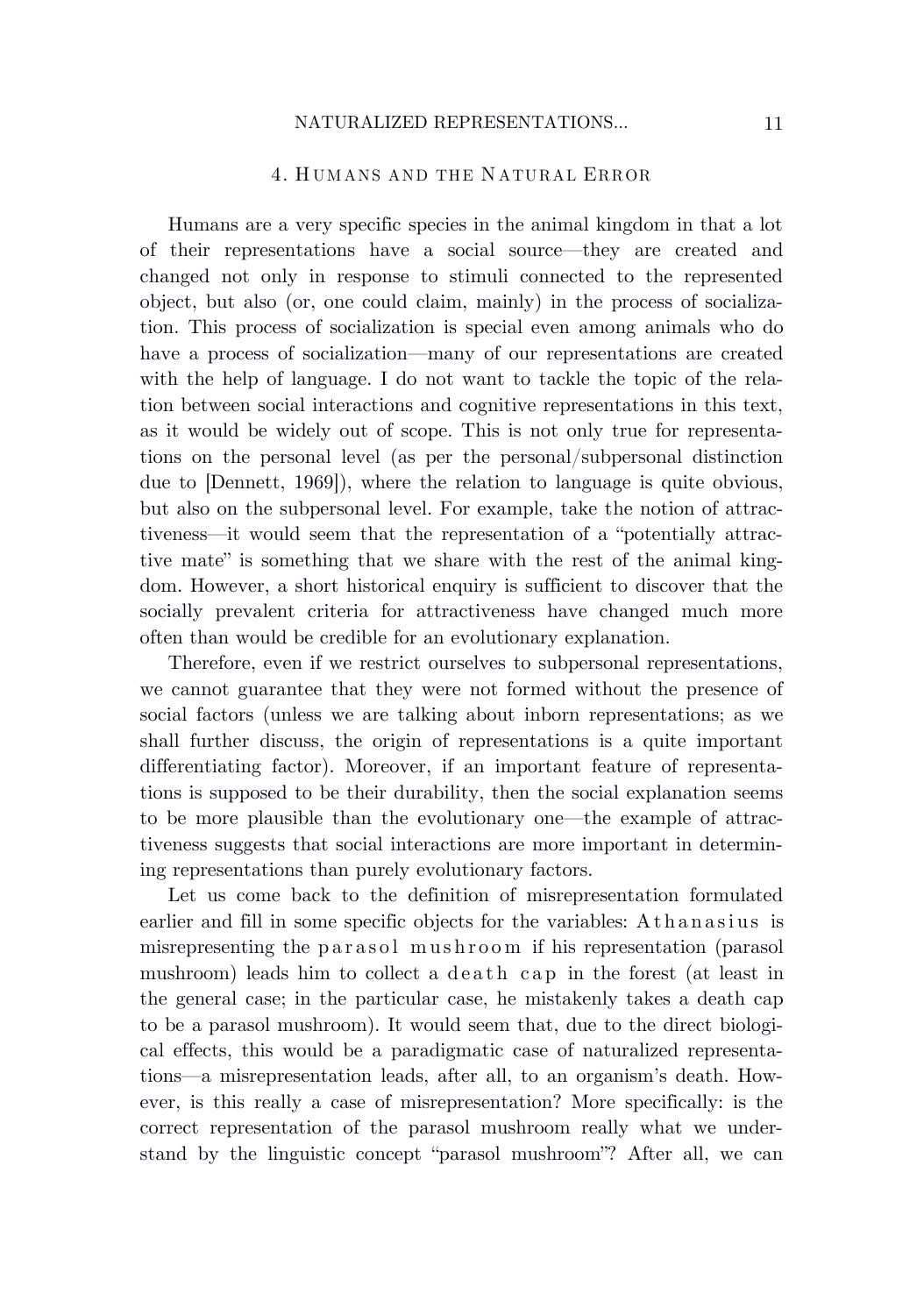imagine a case where the representation itself does not change, but the inclination to eat the mushroom does. This counter-argument could be rebutted by asserting that having distinct representations for a death cap and a parasol mushroom is evolutionarily superior to having just a representation of a parasol mushroom as an inedible one (again: imagine a scenario in which we have a tribe living in a forest where their only potential food sources are either death caps or parasol mushrooms). However, we can also imagine that the very same tribe represents all those mushrooms as parasol mushrooms—just with the distinction that the greener ones are poisonous, while the more brown-tinted ones are edible. In other words, they ascribe the edibility criteria to certain states of a given type of organism rather than to a distinct type of organism (a reallife case of such a distinction is the mushroom commonly known as a "puffball", whose early forms are actually edible).

Perhaps by now an analogy to a famous argument from philosophy of language—Wittgenstein's criticism of "private language errors" (Wittgenstein, 1953) later expanded upon by Kripke (1982). This analogy does not seem to be accidental—I believe that talking about misrepresentation in the context of our cognitive representations (other than the native ones) in the same way we talk about misrepresentation in the case of simpler organisms in relation to their natural functions is a dead end.

Most arguments that Wittgenstein (and later Kripke) use to refute the possibility of a naturalized conceptual error can be adapted to the case of misrepresentation. Take for example the abovementioned case with death caps and parasol mushrooms. Even Wittgenstein's original example (recall that Wittgenstein, and after him Kripke, claimed that we can't determine whether someone, when talking about addition, or the use of the plus sign, really means "plus" instead of "quus", where quus is different from plus in that it behaves differently in very specific conditions which do not obtain in the given case) could be possibly used (if not for the fact that the concepts used are highly abstract, which makes finding the corresponding representations difficult). Note that the gist of the argument is the same in both cases. Wittgenstein (and Kripke after him) says the following: using purely objective criteria, we are not able to determine, which of the two descriptions of the concept is the correct one—similarly, we cannot determine which of the two descriptions of cognitive representations is the correct one other than rationalizing it *ad hoc* after the fact ("weird parasol mushroom" vs "parasol mushroom / death cap").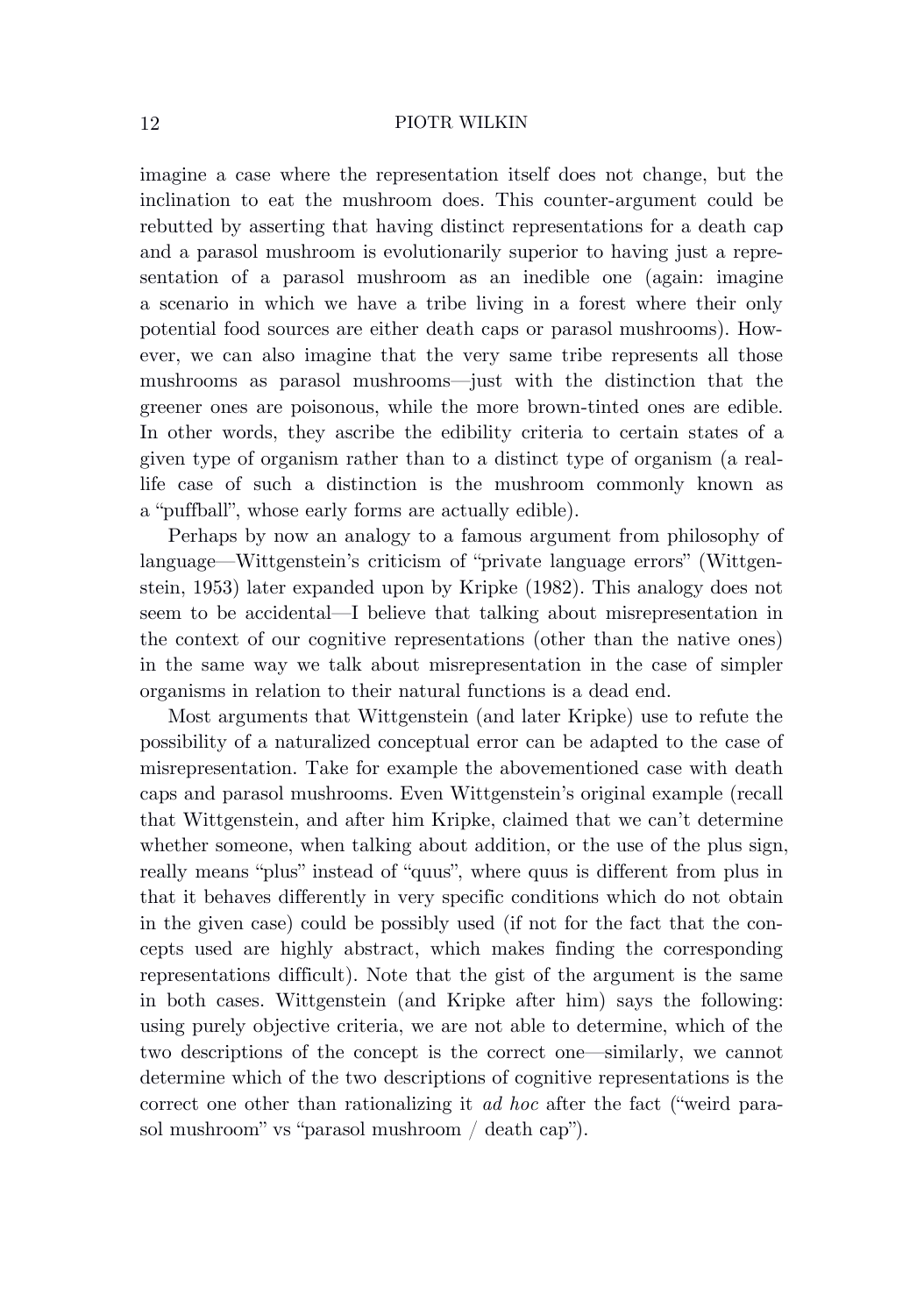This argument can also be used in two ways. If our misrepresentation is understood as a general error (having an incorrect representation), the question becomes: how do we determine the correctness of the representation (in other words, how do we select one specific proper function over all others). If we understand it as a particular error instead, meaning a representation is used incorrectly, then we can ask, after Wittgenstein: how do we know that it was an error and not an exception specified in the rule?

However, the naturalization proponents are in a better place than Wittgenstein's opponents in the rule-based concept usage debate—they can still fall back on the concept of natural functions and defend our representations by relating them to biologically proper functions. However, that route seems a dead end as well—even in the case of the death cap, which seems well-suited for naturalization, it's hard to show a clear advantage of the double representation version over the "weird parasol mushroom" version.

To the fundamental arguments one can add empirical arguments as well. Even if we could agree that the idea of naturalized misrepresentations can be defended on theoretical grounds, it would be hard to defend the claim that our cognitive representations are really formed in the way that this idea describes and that we diagnose misrepresentations based on evolutionary consequences. The richness of our conceptual system and, in consequence, of our representational system (since we have already noted that most of our representations have linguistic correlates) is too big compared to the period of potential evolutionary change for this explanation to actually be plausible. One could defend this type of theory when it comes to bees, whose communication does seem to be evolutionarily coded, but in the case of humans, our systems of communication are too shortlived for the evolutionary context to be relevant.

One could claim that the naturalized approach to representations is nevertheless correct also in humans and that the correct representations are those that realize some natural functions (or proper functions, if we prefer Millikan's terminology) and that the social agreement or disagreement towards concept use has no bearing on the notion of misrepresentation. However, that type of approach requires accepting one of the following assumptions—each of which seems problematic for its own reasons.

First of all, we can assume that linguistic concepts and cognitive representations are not directly correlated—that concepts are not rooted in cognitive representations. In text, we tacitly assume that such a ground-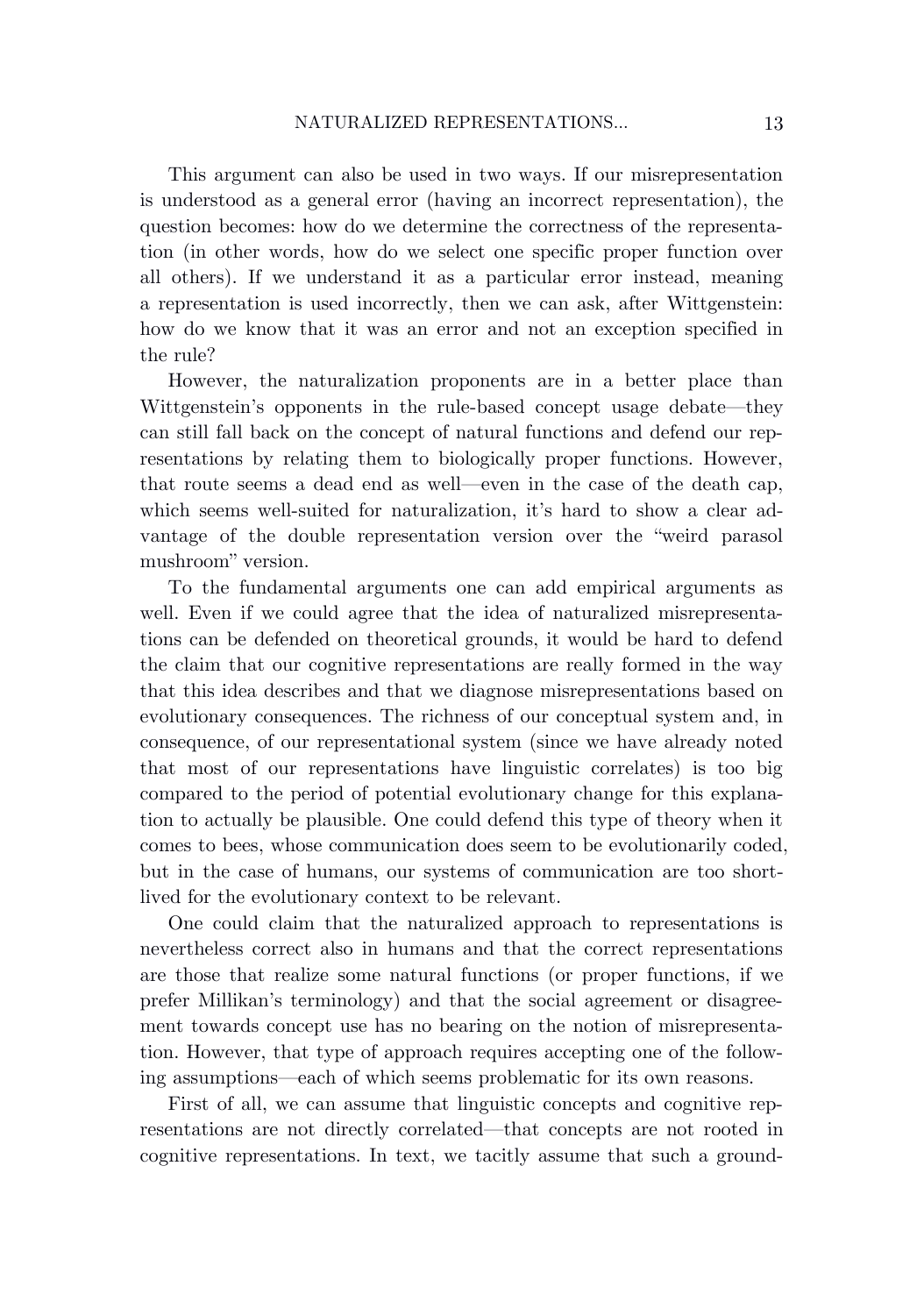ing exists, but of course a negation of such a claim can be imagined. In its radical version (concepts have completely no connection whatsoever to cognitive representations) it seems completely implausible for anyone who wants to respect the scientific foundations of cognitive science, including the empirical results of developmental psychology. However, one could opt for a weaker version of the negation—for example, accepting the grounding on the level of types (cognitive representations overall are grounded in cognitive representations), but refusing it on the level of particulars (specific concepts are not grounded in specific cognitive representations). It's hard to see, however, how this type of negation helps alleviate any of the problems mentioned above.

A second option is to assume that the current state of language is not an adequate measurement of the correctness of cognitive representations. Such a solution requires assuming a Leibnitzian view of a perfect language which would best suit our evolutionary needs and which would be the one according to which we should judge representations. However, metaphysical problems notwithstanding, there is a fundamental problem here: is such a solution actually naturalistic? How do we scientifically verify the correctness of representations with a postulated ideal language best suited for our evolutionary success?

The third option is to go holistic—instead of evaluating particular representations as correlated with particular concepts, we evaluate representations based on their role in an entire linguistic system. However, this type of holism only masks the problem—since now we are no longer suited to judge particular representations, instead, we need to evaluate an entire system which the given representation is tied to. This does not seem like a naturalistic approach at all and, moreover, seems to direct us towards an antirepresentational approach which we agreed not to discuss in the introduction.

Besides the problems with the abovementioned three options, the solution that ignores the linguistic side of cognitive representation does not seem to be well reflected in empirical studies. It ignores our actual mechanisms of evaluating representations as erroneous in favor of an idealized concept of misrepresentation that is different from what is commonly understood as a representational error. This seems to be similar to certain solutions within the semantic contextualism debate which, to avoid contextual dependence for some propositions, gives them a literal meaning that comes out as false in virtually all circumstances where we would assert them as true and explains this assertion using a system of complex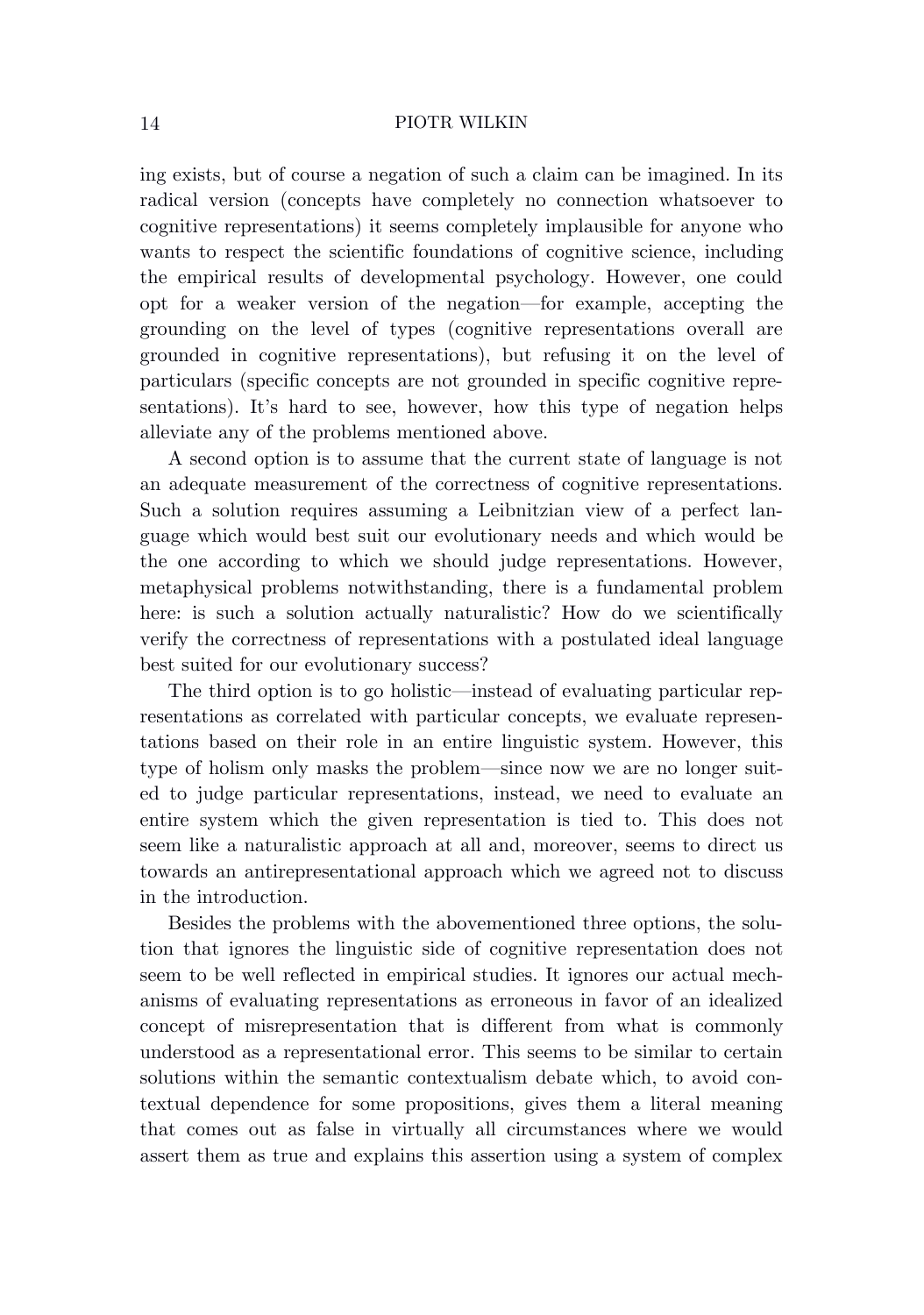implicatures. These types of solutions, while formally correct, do seem dubious in terms of their explanatory power.

# 5. REPRESENTATIONS AND SOCIETY

Since we have provided the arguments against a fully naturalized solution to representations, a further task remains: to provide an alternative solution to full naturalization. We explicitly refused the antirepresentational solution at the start, so now we are tasked with providing another positive option.

Let us employ a classic tool of analytical philosophy: linguistic use case analysis. When do we say that someone is misrepresenting an object? In our case: when do we say that Athanasius is misrepresenting the parasol mushroom?

We said that, similarly to Wittgenstein's solution, the social consensus seems important here—Athanasius is misrepresenting the parasol mushroom if his representation does not match what society has established as the proper representation. Should we, however, understand this as pure social consent, i.e. Athanasius has the correct representation if and only if society agrees that his representation is correct?

This solution has many benefits and simplifies a lot of matters when it comes to the conceptual side of representations. It's also quite antiscientific—under this approach, we would have to drop all attempts to reduce representations to objects described by empirical sciences. However, that by itself is not a critical problem—after all, we consider many sociological phenomena to be fully emergent, and we don't posit their reduction to the biological layer. This solution has another problem, however—it makes it impossible for us to positively resolve the "individual vs society" dilemma.

Let's consider an archetypal story of a brilliant lone scientist. In this story, an individual comes across a breakthrough discovery, she's shunned by the majority of the scientific community, but then we discover she was right all along. We might try to apply this scenario for example to the real-life historical discussion regarding black holes (assuming that the discussion in this case really was of the "individual vs society" type, since in reality those cases rarely happen in their pure form). If the representation is decided purely by society's consensus, there is no possible case in which the scientist is actually right—she will never be able to prove the correctness of her representation. Even a version of the scenario in which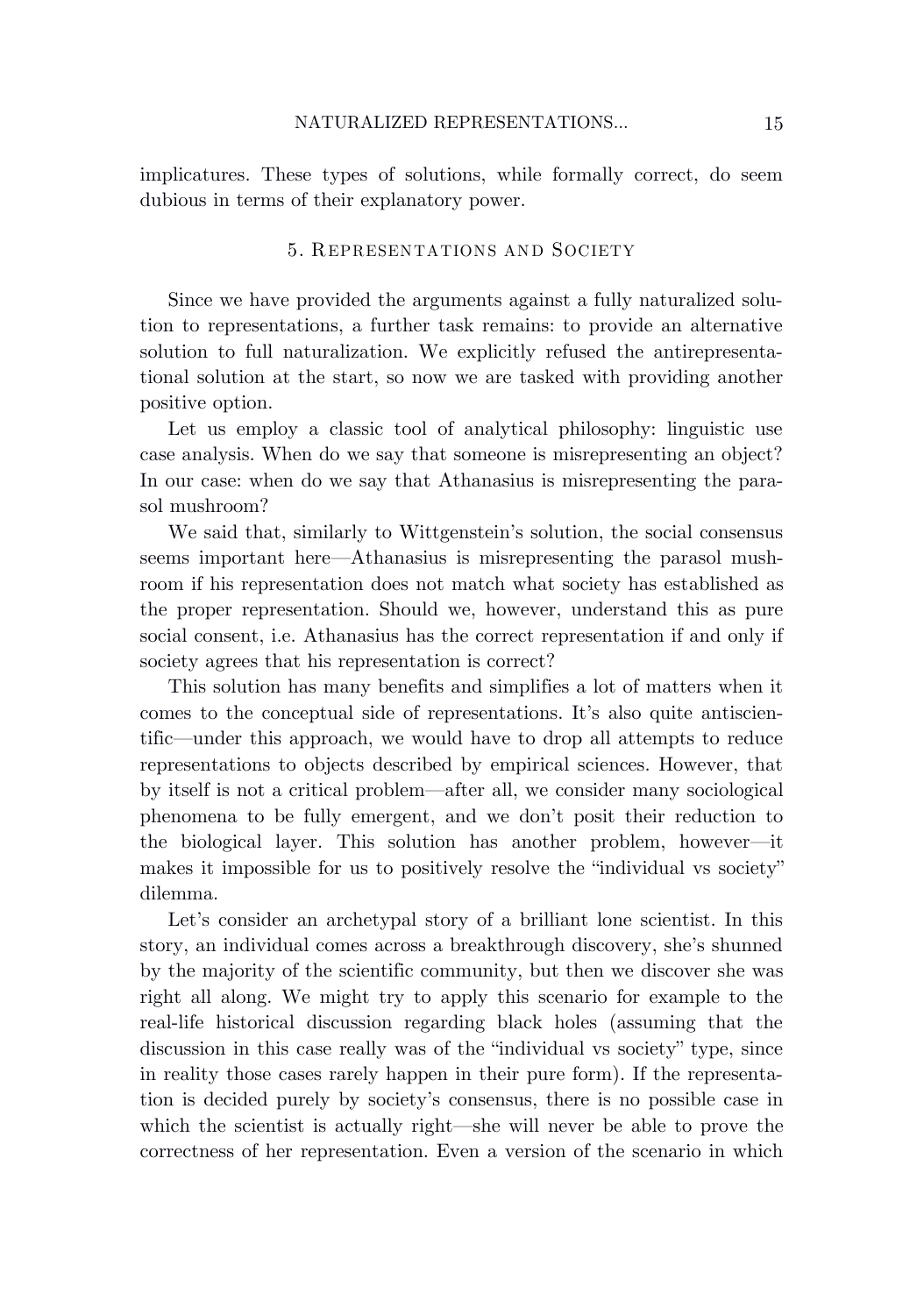she gradually convinces the community of her approach isn't well described in this case—since she is constantly wrong when she does the convincing and only starts being right once she's actually convinced the majority. This description seems wrong—we would surely prefer to claim that the scientist was right all along and the majority had the erroneous representation. How can we save this intuitive description?

The best approach seems to be to combine the functionalist approach towards representations, which has a very respectable intellectual history and has developed many useful and precise concepts, with the social approach. To do that, we only have to abandon… naturalization. We would still want to say that having a certain representation is realizing a certain function—what changes is the nature of that function. It would no longer be a natural function—it would instead be a socially-regulated function, in a manner similar to how Wittgenstein understood the way languagemeaning rules are governed by society, namely that the meaning of a word is what the linguistic society currently enforces as its meaning.

In such a theory, the scientists who single-handedly maintains the existence of black holes might still be correct—as long as his representational function follows the rules that are enforced by the society. He might still differ with the rest of the society as to what exactly corresponds to the object of those representations (in the same way that I can agree with others that "the fastest man in the world" means "the person who just got the fastest time in the men's 100m sprint at the Olympics", but due to a lack of information I could be convinced that this refers to Justin Gatlin (since that's what the first reports might have indicated), while a later analysis of the photo-finish showed that the fastest one was actually Usain Bolt. This is a bit similar to how Kripke describes necessary truths that are known *a posteriori*—from the fact that the society agrees (explicitly or implicitly) on the meaning postulates regarding a certain concept (in our solution, that would mean they agree with respect to the representation function that realizes the concept), it does not follow that they have knowledge about all true propositions which the concept is part of, as some of those propositions can be only known by empirical research and not just by conceptual analysis. Our token scientist might therefore agree with other scientists on the ostensive definition of black holes (e.g. "black hole"  $=$  "that which constitutes the center of known galaxies"), while disagreeing on the essential physical properties of those objects (e.g. their ability to capture light or alter the gravitational field).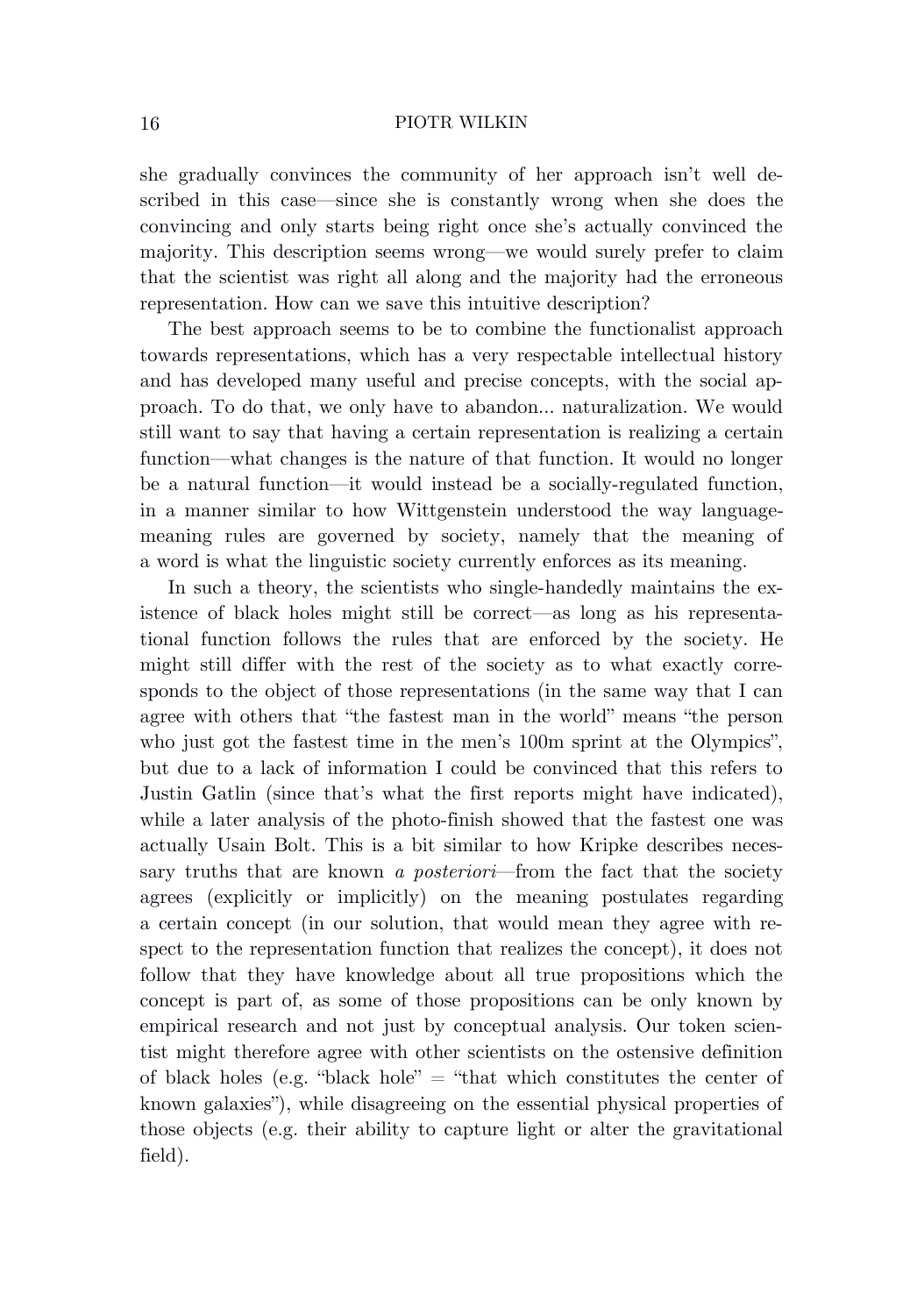If someone still remains unconvinced by the analysis above, here's an alternative argument showing that the naturalistic approach to human representation is not plausible—one grounded in the results of cognitive sciences (some elements of that argumentation can already be found above). Let us consider what is the subject of inquiry of cognitive science when it comes to humans and compare it to the subject of inquiry when it comes to animals and other living organisms. Assuming that we can provide a common metaphysical description of representations in both cases, we have to ask how the respective representations are formed. It seems that while in the case of animals almost all representations are inbred and have an evolutionary source, that's not the case with humans—our representations, judging e.g. from their linguistic correlates, seem to be contingent and have a social ground. If we aim at providing a common characteristic for human and non-human representations by using natural functions, we obtain easy empirical data, but the data will not necessarily be adequate for human cases (since it's hard to provide a credible evolutionary explanation for humans in the same way that it's possible for simpler organisms). Therefore, this solution picks data accessibility from the accessibility  $/$  credibility pair, which of course is better if we want an easy influx of superficially convincing examples, but raises concerns from a methodological perspective.

Let us come back to the solution offered by Millikan that we mentioned earlier and see if we can recover the naturalistic approach by assuming a broader approach to the concept of representation reproduction. Can we understand "reproduction" in a social way here and assume that representations are persistent if they are socially reproducible? Of course, we could do that, but it seems that for a naturalist that would actually be a pyrrhic victory. While it seems quite obvious that biology is the science that is suitable for describing evolutionarily stable mechanisms, it would be quite a stretch to assume that biology is likewise suitable for describing socially stable mechanisms (such as linguistic concepts, language systems or cultural norms). We can refer to sociology, psychology or economics to fuel us with theories that handle those concepts, however, it will be hard to assume that such a solution will still be naturalistic. Usually, by "naturalistic" we understand a reduction to the results of natural science—we would either have to use an unusually broad notion of naturalization or assume that sociology, psychology or economics can be completely naturalized—which would be defending the naturalization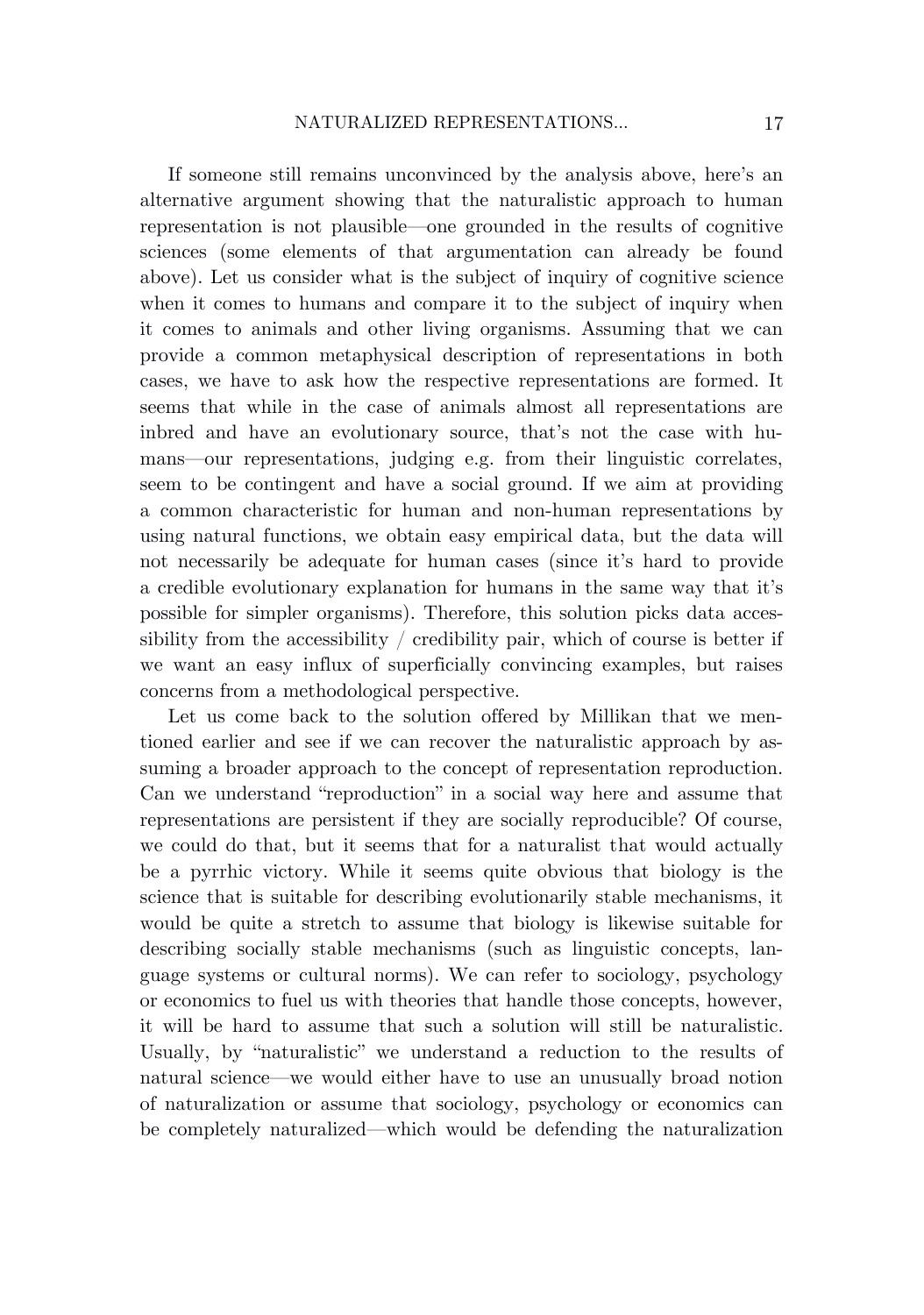of representations by assuming an even stronger and more controversial claim.

Therefore, if we want to defend the functionalist approach to representations, we shall have to modify many assumptions that usually underlie this approach. Most importantly, we shall have to get rid of the "natural" teleology and the corresponding approach to natural functions which ties them with evolutionary stability (an approach common in Millikan's writing). An in-depth analysis of the argumentation provided in this paper allows us to go even further—we should get rid of teleology completely. An analysis that takes into account both representation data from human and non-human examples suggests that we might be better off by instead considering proper functions with respect to their causes instead of their purposes. This would also help explain the teleological approach present in the research on representations—in the evolutionary approach, cause and purpose are almost indistinguishable (it is very hard to tell "has function *X* because his genes survived" apart from "has function *X* to allow his genes to survive"). However, the two categories are very sharply distinct when it comes to human representations—we can talk more easily about representations that have a linguistic origin and distinguish them from ones which have an evolutionary origin (note that under such an approach, we do not assume that there are no evolutionarily-driven representations in humans—again, taking into account the results of cognitive science, such an assumption would be quite controversial, as many subpersonal representations, especially of the simple perceptual variety, do seem to have an evolutionary origin).

## 6. SUM MARY

In light of all the argumentation presented, it seems that a completely naturalistic approach to human representations is hard to defend. Not only are there good philosophical reasons to refute it, there are also strong methodological reasons for the refutation related to the origin of representations in humans. On the other hand, the hybrid socialfunctional approach sketched here, which uses the origins of representational functions instead of their purposes, seems to be better suited for explaining the differences in representations between humans and simpler non-human organisms, as well as for dealing with the problem of misrepresentation. It remains to be seen how much of the research on functionalism with respect to representations can be ported to such an ap